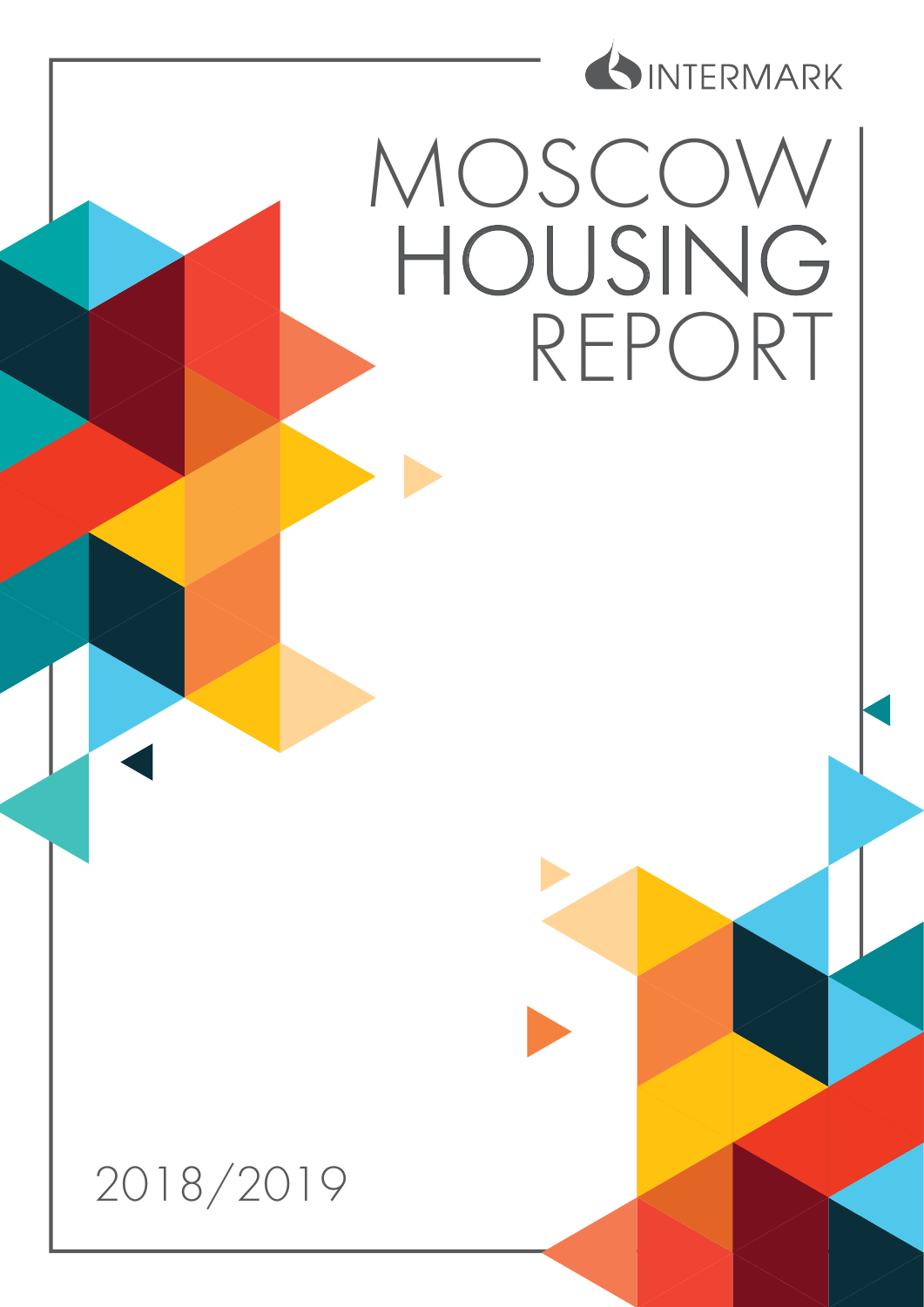

### 2018: Main Tendencies and Results

«2018 was a year of active development of Moscow's prime residential rental

market. The number of property inquiries is growing, there is a wide variety of apartments and rental rates are stable and meet tenants expectations.

The corporate rental segment is also actively developing. New complexes by Dom.RF, Residences Moscow, ENKA and projects by other companies offer high-quality residential property and are always popular among tenants. We expect the positive trends of 2018 to continue in 2019...»

Monika Esclangon Operations Manage



#### KEY NUMBERS OF 2018

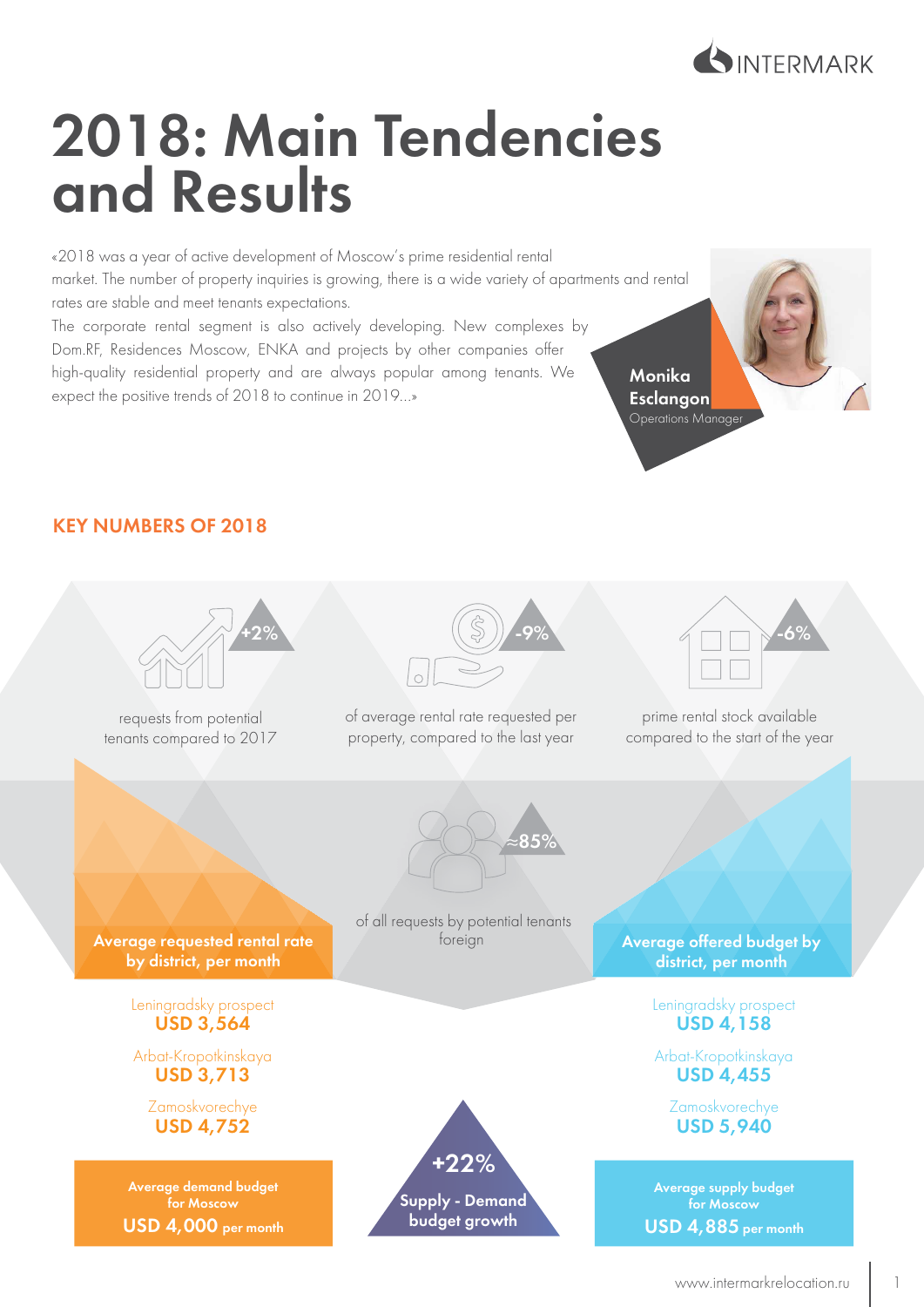

### **Tengnt** Profile



#### **NATIONALITIES**

The share of inquiries from foreign tenants amounted to about 85% of the total number of inquiries, while over 15% of demand accounted for Russian citizens. At the same time, French tenants took the strongest interest in prime prorety rent in 2018 - about 17% of all foreign clients.

#### SINGLE / FAMILIES

The average age of potential tenants in 2018 remained stable - from 30 to 44 years old. These tenants volume amounts almost half of the total number of clients (about 58%) representing the interests of high-budget rental in Moscow. The largest demand came from families with children – about 63%.

#### FURNISHED / UNFURNISHED APARTMENTS

Furnished apartments were the most popular among potential tenants, making up 85% of all requests against 15% to unfurnished variants. Most tenants with children who need a big space also prefer to rent furnished apartments.



Source: Intermark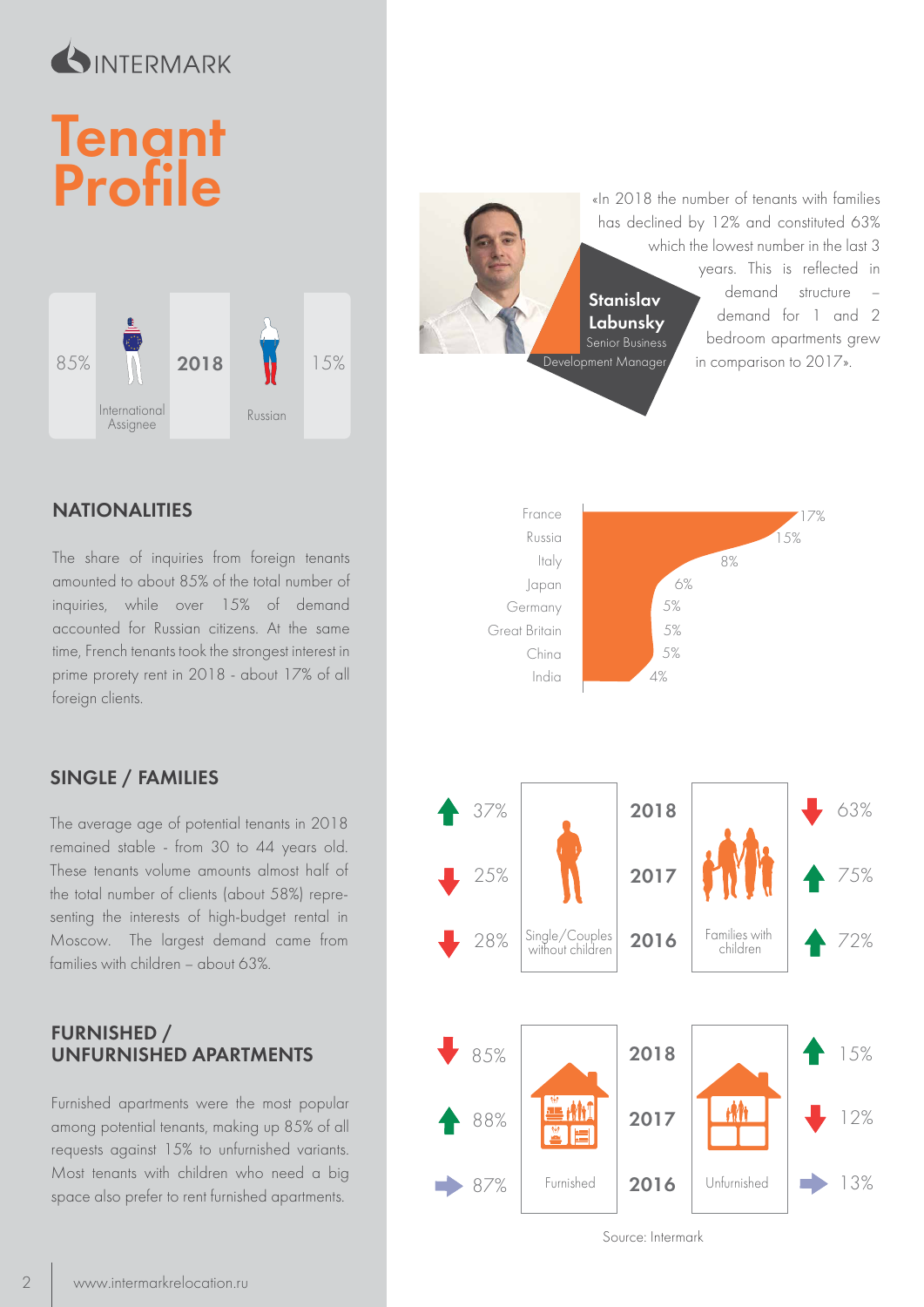

# Supply

#### HIGH - BUDGET SUPPLY VOLUME DECREASED BY 6%

Throughout 2018, Moscow's prime residential rental market showed a stable level of supply. The number of apartments offered for rent varied from -8% to +6% (the monthly indicator is compared with the indicator of the previous month). In general, during last year, the number of prime properties offered for rent decreased by about 6%.

#### ARBAT-KROPOTKINSKAYA HAD THE MOST LISTINGS IN THE PRIME RENTAL SEGMENT IN 2018



Top 5 districts for supply in 2018 Arbat-Kropotkinskaya Tverskaya–Kremlin

Leningradsky Prospekt Zamoskvorechye Lubyanka-Kitay-Gorod

In December 2018, the largest number of prime residential rental apartments offered for rent (almost two thirds – 64%) were located in the following five districts of Moscow: Arbat-Kropotkinskaya (22%), Tverskaya-Kremlin (17%), Zamoskvorechye, Leningradsky Avenue (9% each) and Lubyanka- Kitay-Gorod (7%). Krasnopresnenskaya district ranked sixth in the rating of districts with the largest offer (5%).

Source: Intermark



#### Dynamics of the supply of Moscow prime rental market (January 2017 – December 2018)





#### Analysis of the most popular areas for living in Moscow in terms of supply

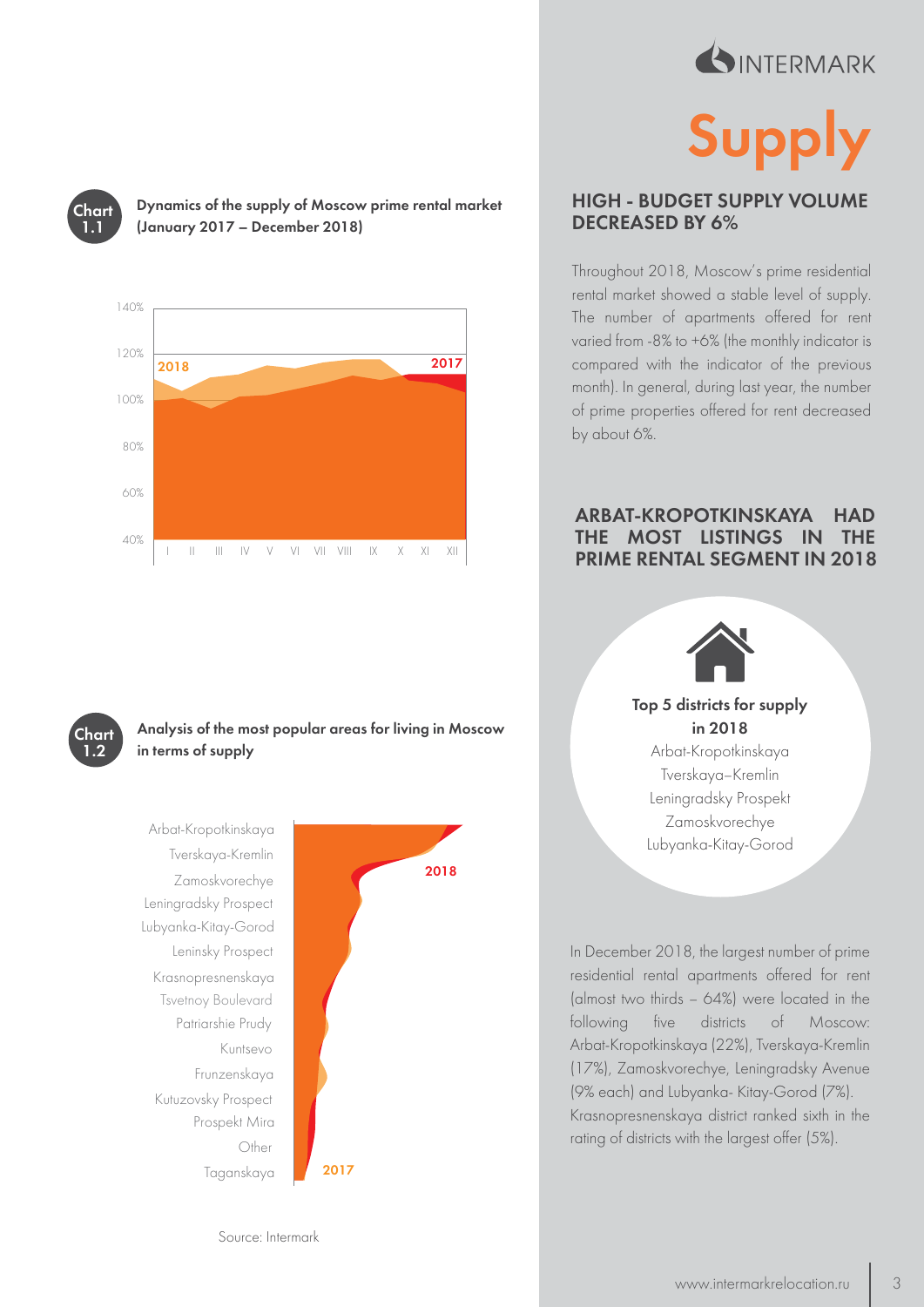

## Demand

#### REQUESTS FROM POTENTIAL TENANTS KEPT ALMOST THE SAME LEVEL

During 2018 demand volume faced minor fluctiations and remained almost the same level, increased by about 2%.

#### ANALYSIS OF TENANTS' **TERRITORIAL**

Preferences showed that the TOP-5 most popular districts on Moscow's prime residential rental market included Leningradsky Avenue (12,8%), Arbat-Kropotkinskaya (8,7%), Tverskaya - Kremlin (8%), Zamoskvorechye and Partiarchiye Prudy (7,6% respectively).



Top 5 districts for demand in 2018 Leningradsky Avenue

Arbat-Kropotkinskaya Tverskaya - Kremlin Zamoskvorechye Partiarchiye Prudy

In 2017, there were obvious market leaders by number of inquiries. By contrast, in 2018 we do not see any leading districts in terms of popularity among tenants (except Leningradsky Prospect). Thus, today's demand in Moscow's market is quite evenly distributed and tenants consider residential properties in various districts with equal interest.

«In 2017, there were obvious market leaders by number of inquiries. By contrast, in 2018 we do not see any leading districts in terms of popularity among tenants (except Leningradsky Prospect). Thus, today's demand in Moscow's market is quite evenly distributed and tenants consider residential properties in various districts with equal interest». **Dmitry**  Kokhtyuk Relocation **Consultant** 

**Chart** 2.1



(January 2017 – December 2018)

Dynamics of the demand of Moscow prime rental market



Analysis of the most popular areas for living in Moscow in terms of demand

Leningradsky Prospect Krasnopresnenskaya Leninsky Prospect Zamoskvorechye Tverskaya-Kremlin Patriarshie Prudy Lubyanka-Kitay-Gorod Kuntsevo Kutuzovsky Prospect Frunzenskaya Taganskaya Prospekt Mira Other Tsvetnoy Boulevard



Source: Intermark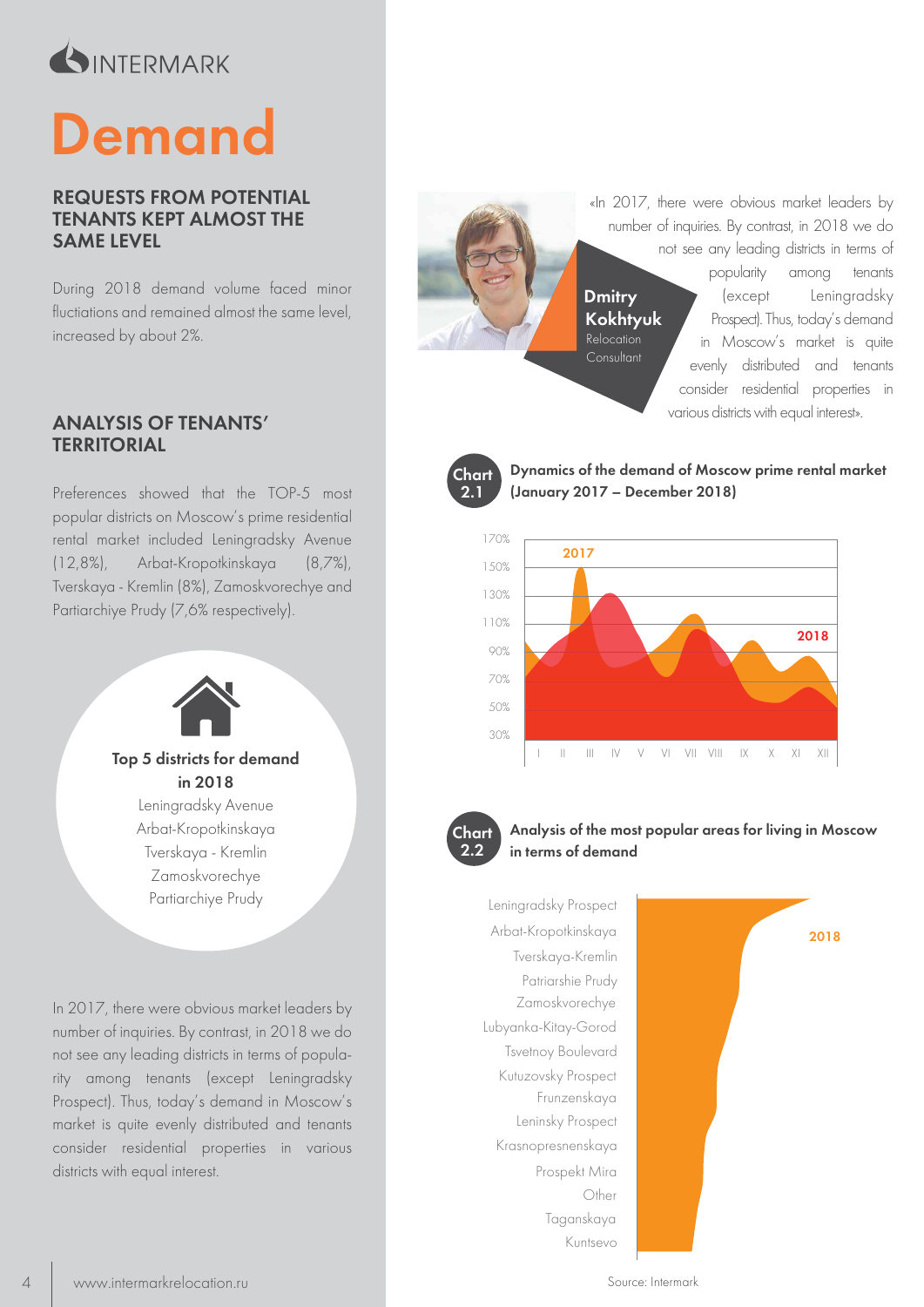

### Supply vs. **Demand**

Supply properties with 2 and 3 bedrooms account for the largest share (31% and 23%, respectively), properties with 1 bedroom account for 20%, multiroom properties – for 19%. The share of studio apartments is only 7% of the market.

Demand analysis of the most popular areas for living in Moscow in terms of number of rooms **Chart** 3.2



Supply analysis of expat housing in Moscow in

20%

Studio 1-Bedroom 2-Bedroom 3-Bedroom 4+-Bedroom

terms of number of rooms

7%

31%

**Chart** 3.1

23%

19%

Source: Intermark

Apartments with 1 or 2 bedrooms were the most popular options for rent in 2018: 37% and 33% respectively. Spacious apartments are also in demand: the share of requests for rental apartments with 3 + bedrooms was 17% of the total requests.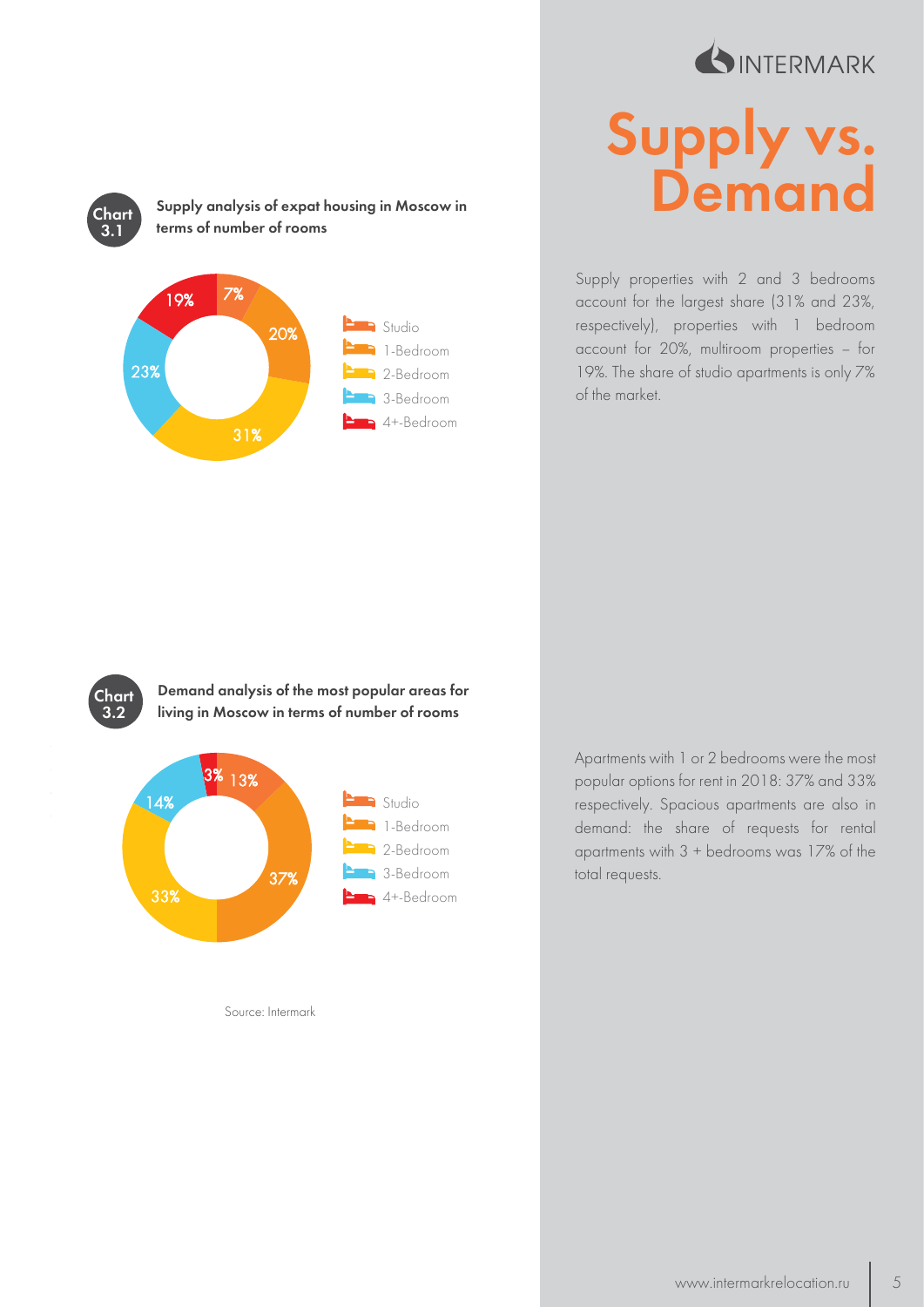

### Budgets & Rates

#### THE AVERAGE SUPPLY BUDGET IS USD 4,886 PER PROPERTY PER **MONTH**

The average weighted supply budget at the end of December 2018 amounted to USD 4,886 per property per month and reduced a similar figure recorded last year by 9%. Thus, during the past year we were observing a stable level of offered rental rates – from USD 4,782 to USD 5,582 per property per month

#### THE AVERAGE DEMAND BUDGET IS USD 3,713 PER MONTH

The average rental rate requested by potential tenants observed during 2018 amounted to USD 4,000 per property per month. Thus, in December 2018, the average demand budget reached one of its peaks USD 4,600 per property per month.

February and in August 2018, the average demand rental rate reached a year low – USD 2,927 per property per month.



Dynamics of the average budgets of supply and demand





Analysis of average rental rates/Number of bedroom/Class

#### Central Districts

|         | <b>Business</b>   | Elite+Premium       |  |  |
|---------|-------------------|---------------------|--|--|
| 1 Bed.  | $$1,300 - $2,500$ | $$2,600 - $3,500$   |  |  |
| 2 Bed.  | $$2,000 - $3,200$ | $$3,000 - $5,500$   |  |  |
| 3 Bed.  | $$2,700 - $4,000$ | $$4,600 - $7,000$   |  |  |
| 4 Bed.  | $$5,000 - $6,000$ | $$7,300 - $10,000$  |  |  |
| 5+ Bed. | \$6,000 - \$9,000 | $$10,000 - $15,000$ |  |  |
|         |                   |                     |  |  |

#### Leningradsky Prospect, Kuntsevo (close to international schools)

|         | <b>Business</b>   | Elite+Premium      |  |  |
|---------|-------------------|--------------------|--|--|
| 1 Bed.  | $$1,200 - $2,000$ | $$2,800 - $3,500$  |  |  |
| 2 Bed.  | $$1,900 - $3,000$ | $$3,500 - $5,000$  |  |  |
| 3 Bed.  | $$2,300 - $3,800$ | $$4,500 - $7,500$  |  |  |
| 4 Bed.  | $$3,000 - $7,000$ | $$6,000 - $10,000$ |  |  |
| 5+ Bed. | $$5,000 - $9,000$ | \$9,500 - \$13,600 |  |  |

Source: Intermark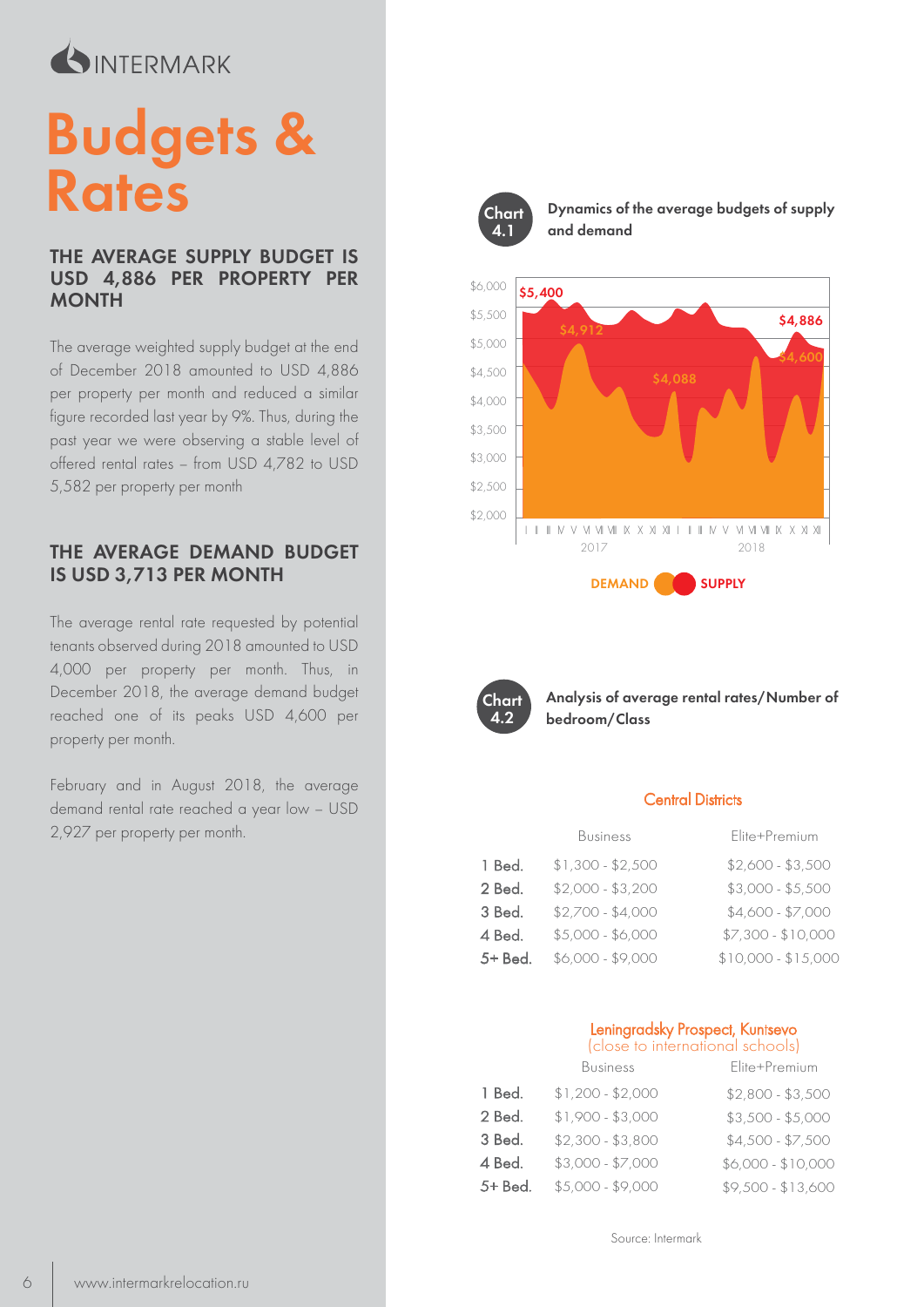

#### Top 5 most expensive districts for prime rentals in 2018 (average rental rates)

Chart 4.3



Source: Intermark

The most expensive district is traditionally Arbat-Kropotkinskaya: the average rental rate here is USD 5,623 per property per month.

Krasnopresnenskaya district ranks second in terms of rental prices for elite residential property and outperforms Tverskaya-Kremlin – USD 4,461 vs. USD 4,181 per property per month, respectively.

Tverskaya-Kremlin now ranks third in the rating of the most expensive districts of Moscow in terms of rent.

The gap between the average rental rate offered by landlords and the rental rate requested by potential tenants is USD 986.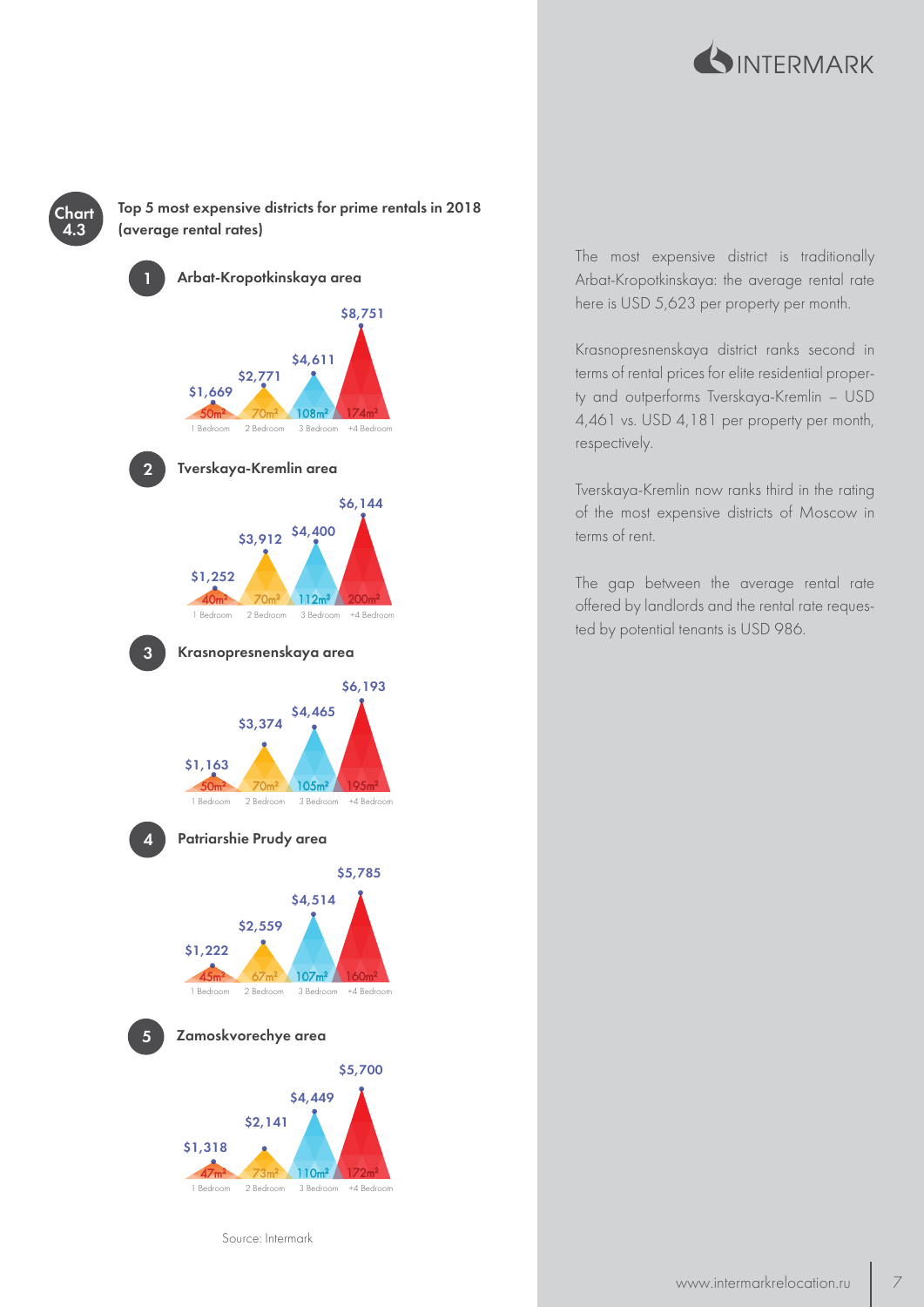### INTERMARK

### **International** Compounds

«During 2018, rental rates in the Pokrovsky Hills, Rosinka and Serebryany Bor residential compounds, popular with expats, have not changed significantly. With rents staying quite static, any scope for price negotiation has remained at the discretion of the landlords.

Landlords, notably, have undertaken quality enhancements to improve their offering to tenants and a furnished option has been introduced for the houses. In Serebryany Bor capital repairs have been carried out on the majority of houses offered for rent.

Marina Morozova

**Consultant** 



In terms of activities and innovations, Rosinka remained the most active compound:

- a special mobile app for access passes ordering was created for the residents;

- new US Dental Care office opened in the Community Center and the European Medical Centre opened an additional paediatrician's office in compound.

Among the amusement facilities a new snow slide has been installed, the tennis courts have been resurfaced, and a lively program of fairs, celebrations, tournaments, master classes and concerts continues to be organized.

Also Rosinka have been and continue to be open to discussing any individual requirements at the preparatory works stage, prior to moving in».

|                 |                     |                            |     |             | 2018              | 2017              |
|-----------------|---------------------|----------------------------|-----|-------------|-------------------|-------------------|
| Pokrovsky Hills | Tver-1              | 3                          | 2,5 | 160         | the same rate     | \$6,000           |
|                 | Tver-3              | $\ensuremath{\mathcal{S}}$ | 2,5 | 209         |                   | \$10,500          |
|                 | Suzdal-1            | $\ensuremath{\mathcal{S}}$ | 2,5 | 200         |                   | \$8,000           |
|                 | Suzdal-2.3          | 3                          | 2,5 | 212         |                   | \$12,000          |
|                 | Novgorod-1          | $\overline{4}$             | 2,5 | 215         |                   | \$12,500          |
|                 | Novgorod-2.3        | $\overline{\mathcal{A}}$   | 2,5 | 220         |                   | \$13,500          |
|                 | Yaroslavl-2.3       | 5                          | 3,5 | 340         |                   | \$17,500          |
|                 |                     |                            |     |             |                   |                   |
| Rosinka         | Executive           | 3                          | 2,5 | 151         | the same rate     | \$7,500           |
|                 | Family              | $\overline{4}$             | 2,5 | 222         |                   | \$9,400           |
|                 | Family Deluxe       | $\overline{\mathcal{A}}$   | 2,5 | 259         |                   | \$9,900           |
|                 | Country             | 5                          | 4,5 | 266         |                   | \$10,200          |
|                 | Country Deluxe      | 5                          | 4,5 | 302         |                   | \$11,000          |
|                 | Presidential        | 5                          | 4,5 | 292         |                   | \$11,000          |
|                 | Presidential Deluxe | 5                          | 4,5 | 326         |                   | \$12,500          |
|                 |                     |                            |     |             |                   |                   |
| Serebryany Bor  | House               | $2 - 3$                    | 2,5 | $150 - 171$ | $$5,700 - $6,000$ | $$5,400 - $6,500$ |
|                 | Town-house          | $4 - 5$                    | 4,5 | $248 - 262$ | $$8,000 - $8,300$ | \$9,000           |
|                 | House               | 5                          | 4,5 | 250         | €15,000           | €15,000           |
|                 | House               | 3                          | 3   | 378         | \$15,000          | \$8,600           |
|                 |                     |                            |     |             |                   |                   |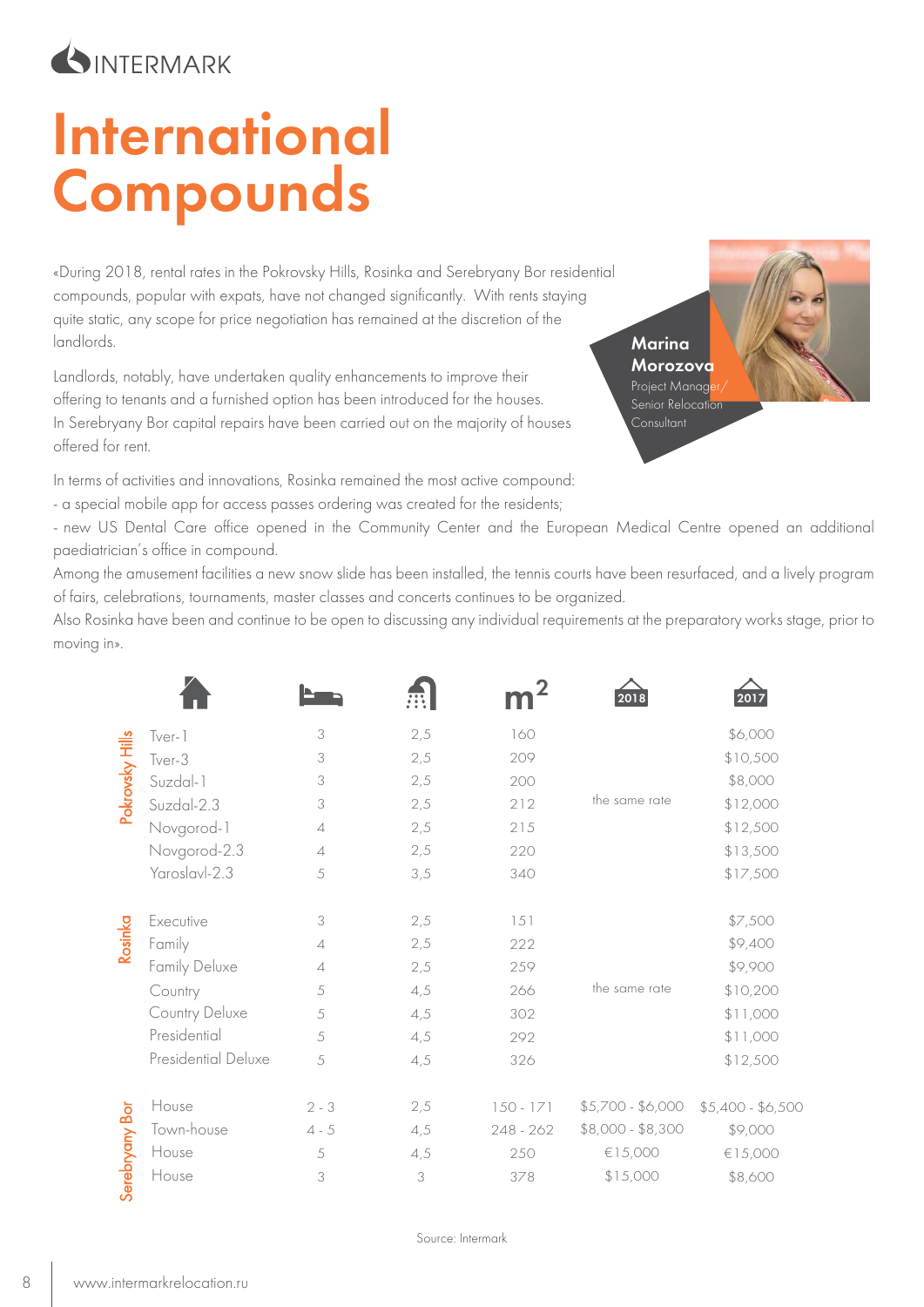

### Forecasts 2019

«The dynamics of the rental market in Moscow in 2019, as well as the overall economic situation, will be dependent on the overall geopolitical situation. Provided there are no significant changes, levels of demand and supply and consequently prices will remain stable and any changes on 2018 should not exceed 5-7% in either direction. This allows tenants to make provisions in their budgets in advance and, should maintain the supply on the market at a good level. Still, there are certain areas and types of property where there is a lack of quality supply, which should be taken into account in the property search».

Marina Semenova Managing Partne and Shareholder



### Services of theYear

#### INTERMARK CLUB

Intermark Club is a life - hack for foreigners in Moscow!

Every day, Intermark helps hundreds of expats relocate and adjust to Russia. Our goal is to make their life in a new city not only safe and bearable, but comfortable and fun!

So we started Intermark Club - a friendly community for expats living in Russia and a network of English-friendly restaurants, museums, cinemas, theatres and other services.

Follow Intermark Club - www.intermarkclub.ru

#### LEASE MANAGEMENT

Project «Lease Management» linked Intermark with our corporate clients and landlords. We offer our clients to conclude an agreement of sublease straight with Intermark. After that our company will conclude an agreement with landlords. Consequently we assume obligations both of the Tenant and of the Landlord and responsible for every client.

Such scheme of collaboration has some advantages:

- no need for direct collaboration with the landlord:
- all sublease agreements signed on a single draft;
- easy and unified procedure of prolongation and termination of the contracts on the approved beforehand procedure;
- unified damage assessment procedure.